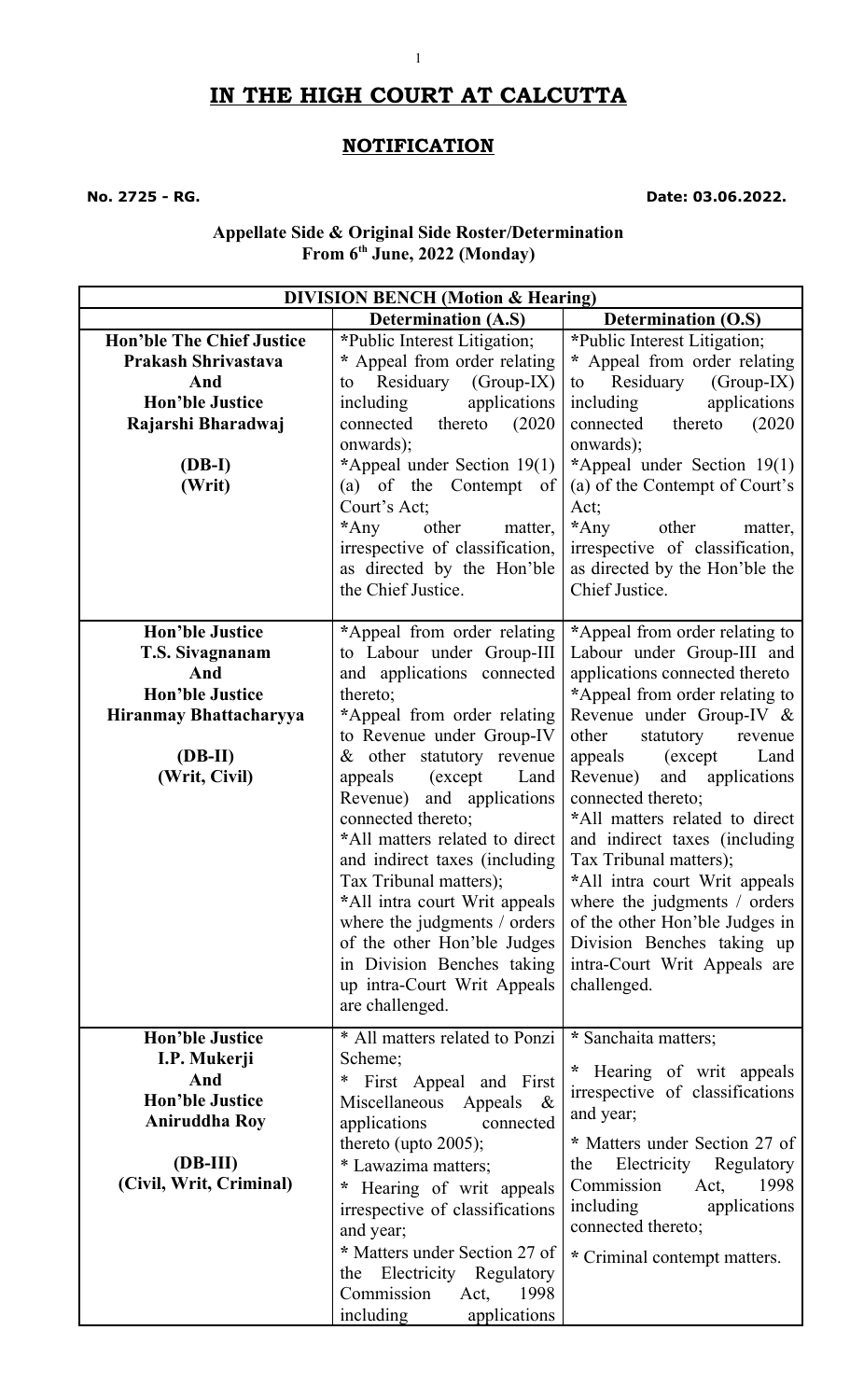|                                                                                                                | connected thereto;<br>* Criminal contempt matters.                                                                                                                                                                                                                                                                                                                                                                                                                                                                                                                                                                                                            |                                                                                                                                                                                                                                                                                                                                                                                                                                                                                                                                                                                                                                                                                                                                                                                                                                                                                                                                   |
|----------------------------------------------------------------------------------------------------------------|---------------------------------------------------------------------------------------------------------------------------------------------------------------------------------------------------------------------------------------------------------------------------------------------------------------------------------------------------------------------------------------------------------------------------------------------------------------------------------------------------------------------------------------------------------------------------------------------------------------------------------------------------------------|-----------------------------------------------------------------------------------------------------------------------------------------------------------------------------------------------------------------------------------------------------------------------------------------------------------------------------------------------------------------------------------------------------------------------------------------------------------------------------------------------------------------------------------------------------------------------------------------------------------------------------------------------------------------------------------------------------------------------------------------------------------------------------------------------------------------------------------------------------------------------------------------------------------------------------------|
| <b>Hon'ble Justice</b><br><b>Harish Tandon</b><br>And<br>Hon'ble Judge designate<br>$(DB-IV)$<br>(Civil, Writ) | * Appeal under Arbitration<br>Act, 1940 and Arbitration<br>and Conciliation Act, 1996<br>including applications<br>connected thereto;<br>*Reference/appeal relating to<br>Chartered Accountants Act,<br>1949<br>Company<br>and<br>Secretaries Act, 1980;<br>Admission of Appeals<br>under Order XLI Rule 11 of<br>the Code of Civil Procedure,<br>1908 including applications<br>connected thereto (upto<br>2016);<br>$\ast$<br>Matters relating to<br>under<br>Articles<br>Tribunals<br>323B<br>of the<br>323A and<br>India<br>Constitution<br>$\sigma$<br>applications<br>including<br>connected thereto (excluding<br>tax matters);<br>* Lawazima Matters. | * Appeal under Arbitration<br>Act, 1940 and Arbitration and<br>Conciliation<br>Act,<br>1996<br>including<br>applications<br>connected thereto;<br>* Appeal from Decree and all<br>applications<br>connected<br>thereto;<br>*Civil appeals from orders<br>arising out of Interlocutory<br>matters relating to Trade<br>Mark, Patent & Design Act,<br>Company, Arbitration, Suits,<br>Admiralty and also Appeals<br>from orders arising out of<br>Originating summons, other<br>suits and also Civil Appeals<br>from orders which have not<br>been assigned to any other<br>Bench<br>$\&$<br>applications<br>connected thereto;<br>*Reference/appeal relating to<br>Chartered Accountants Act,<br>1949<br>and<br>Company<br>Secretaries Act, 1980;<br>* Matters relating to Tribunals<br>under Articles 323A and 323B<br>of the Constitution of India<br>including<br>applications<br>connected thereto (excluding<br>tax matters). |
| <b>Hon'ble Justice</b><br><b>Soumen Sen</b><br>And<br>Hon'ble Judge designate                                  | $\ast$<br>Admission of Appeals<br>under Order XLI Rule 11 of<br>the Code of Civil Procedure,<br>1908 including applications<br>thereto $(2017)$<br>connected                                                                                                                                                                                                                                                                                                                                                                                                                                                                                                  | * Appeal from order relating<br>Transport<br>$\&$<br>to<br>Telecommunication (Group-<br>VII) including applications<br>connected thereto;                                                                                                                                                                                                                                                                                                                                                                                                                                                                                                                                                                                                                                                                                                                                                                                         |
| $(DB-V)$<br>(Civil, Writ)                                                                                      | onwards);<br>∗<br>First Appeal and First<br>Miscellaneous Appeals<br>$-\&$<br>applications<br>connected<br>thereto (From 2006 to 2015);<br>$^{\ast}$<br>Matrimonial & Family<br>Court Appeals & matters<br>relating to Guardianship<br>including<br>applications<br>connected thereto;<br>Admission of Appeals<br>*<br>under Section 30 of the<br>Employees' Compensation<br>Act, 1923;<br>* Appeal from order relating<br>Transport<br>&<br>to<br>Telecommunication (Group-<br>VII) including applications<br>connected thereto;                                                                                                                             | * Appeal from order relating<br>to Regulation of Industries $\&$<br>Essential Commodities<br>$\&$<br>various Central<br>Orders<br>$(Group-VIII)$<br>including<br>applications connected thereto.                                                                                                                                                                                                                                                                                                                                                                                                                                                                                                                                                                                                                                                                                                                                  |

2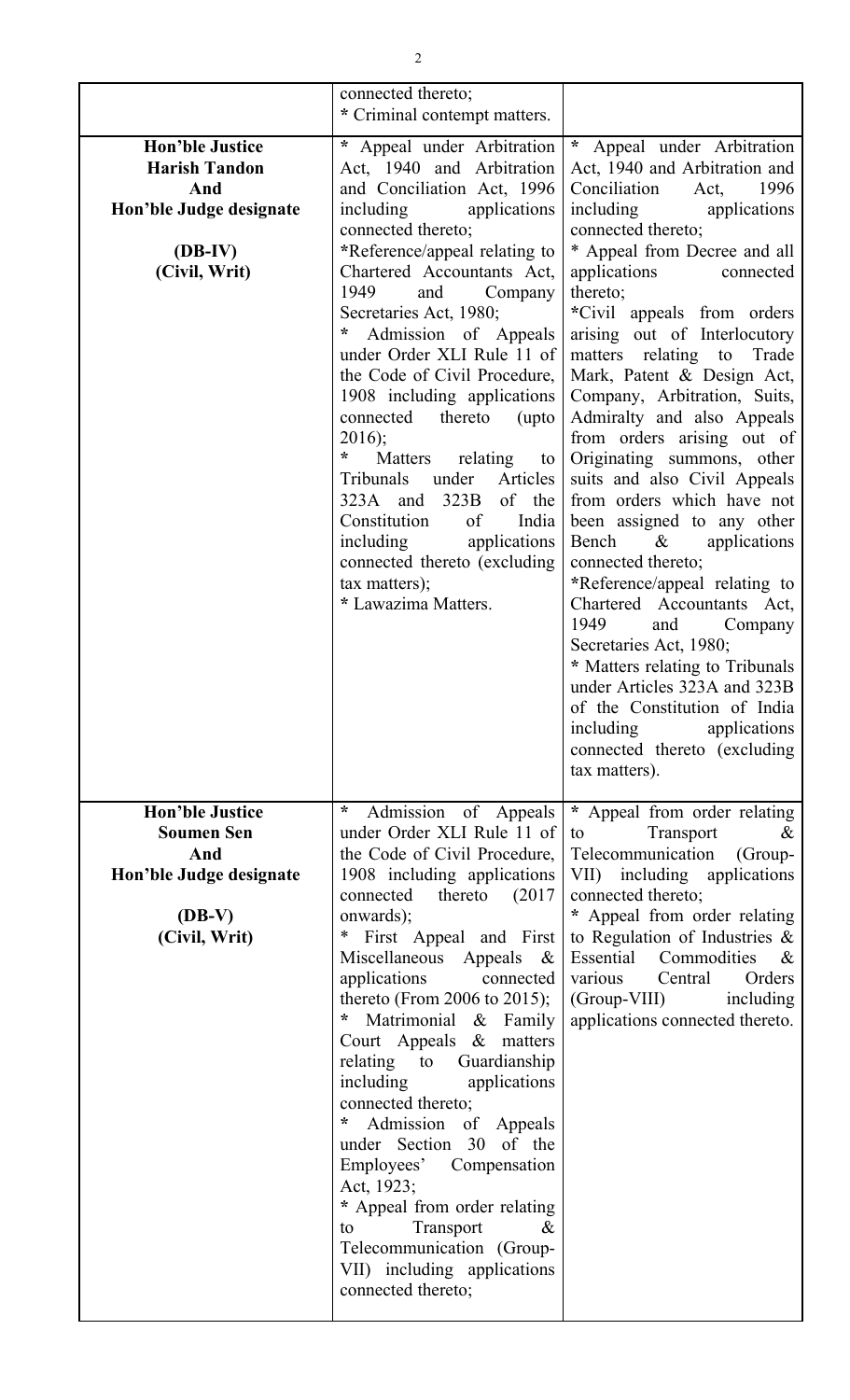|                                                                                                                               | * Appeal from order relating<br>to Regulation of Industries $\&$<br>Essential Commodities &<br>Central<br>various<br>Orders<br>(Group-VIII)<br>including<br>applications<br>connected<br>thereto.<br>* Lawazima matters.                                                                                                                                      |                                                                                                                                                                                                                         |
|-------------------------------------------------------------------------------------------------------------------------------|---------------------------------------------------------------------------------------------------------------------------------------------------------------------------------------------------------------------------------------------------------------------------------------------------------------------------------------------------------------|-------------------------------------------------------------------------------------------------------------------------------------------------------------------------------------------------------------------------|
| <b>Hon'ble Justice</b><br>Joymalya Bagchi<br>And<br><b>Hon'ble Justice</b><br>Ananya Bandyopadhyay<br>$(DB-VI)$<br>(Criminal) | *Admission and Hearing of<br>Criminal Appeal including<br>applications for suspension<br>of<br>sentence<br>in pending<br>and<br>other<br>appeals<br>applications<br>connected<br>thereto (upto $2019$ );<br>÷<br>Hearing<br>of<br>Death<br>Reference cases (upto 2019);                                                                                       |                                                                                                                                                                                                                         |
|                                                                                                                               | *Anticipatory Bail<br>under<br>Section 438 of the Code of<br>Criminal Procedure including<br>modification / cancellation,<br>relaxation of conditions of<br>bail (upto $2020$ );<br>*Bail under Section 439 of<br>Code<br>of<br>Criminal<br>the<br>Procedure<br>including<br>modification / cancellation,<br>relaxation of conditions of<br>bail (upto 2020). |                                                                                                                                                                                                                         |
| <b>Hon'ble Justice</b><br>Subrata Talukdar<br>And<br><b>Hon'ble Justice</b><br>Ananda Kumar Mukherjee<br>(DB-VII)<br>(Writ)   | * Appeal from order relating<br>to Education under Group-II<br>and applications connected<br>thereto;<br>* Appeal from order relating<br>Service<br>$(Group-VI)$<br>to<br>including<br>applications<br>connected thereto.                                                                                                                                     | * Appeal from order relating<br>to Education under Group-II<br>and applications connected<br>thereto;<br>* Appeal from order relating<br>(Group-VI)<br>Service<br>to<br>including<br>applications<br>connected thereto. |
| <b>Hon'ble Justice</b><br><b>Tapabrata Chakraborty</b><br>And<br><b>Hon'ble Justice</b><br>Rai Chattopadhyay                  | $\ast$<br>First Appeal and First<br>Miscellaneous<br>Appeal<br>$\&$<br>applications<br>connected<br>thereto (2016 onwards);<br>* Lawazima matters;                                                                                                                                                                                                            | * Appeal from order relating<br>Residuary<br>$(Group-IX)$<br>to<br>applications<br>including<br>connected thereto (upto 2019);<br>* Habeas Corpus petition &<br>applications connected thereto.                         |
| (DB-VIII)<br>(Civil, Writ)                                                                                                    | * Appeal from order relating<br>(Group-IX)<br>Residuary<br>to<br>applications<br>including<br>connected thereto<br>(upto<br>$2019$ ;<br>* Habeas Corpus petition $\&$<br>applications<br>connected<br>thereto.                                                                                                                                                |                                                                                                                                                                                                                         |
| <b>Hon'ble Justice</b><br><b>Arijit Banerjee</b>                                                                              | * Appeal from order relating<br>to Land (Group-I) including                                                                                                                                                                                                                                                                                                   | * Appeal from order relating<br>to Land (Group-I) including                                                                                                                                                             |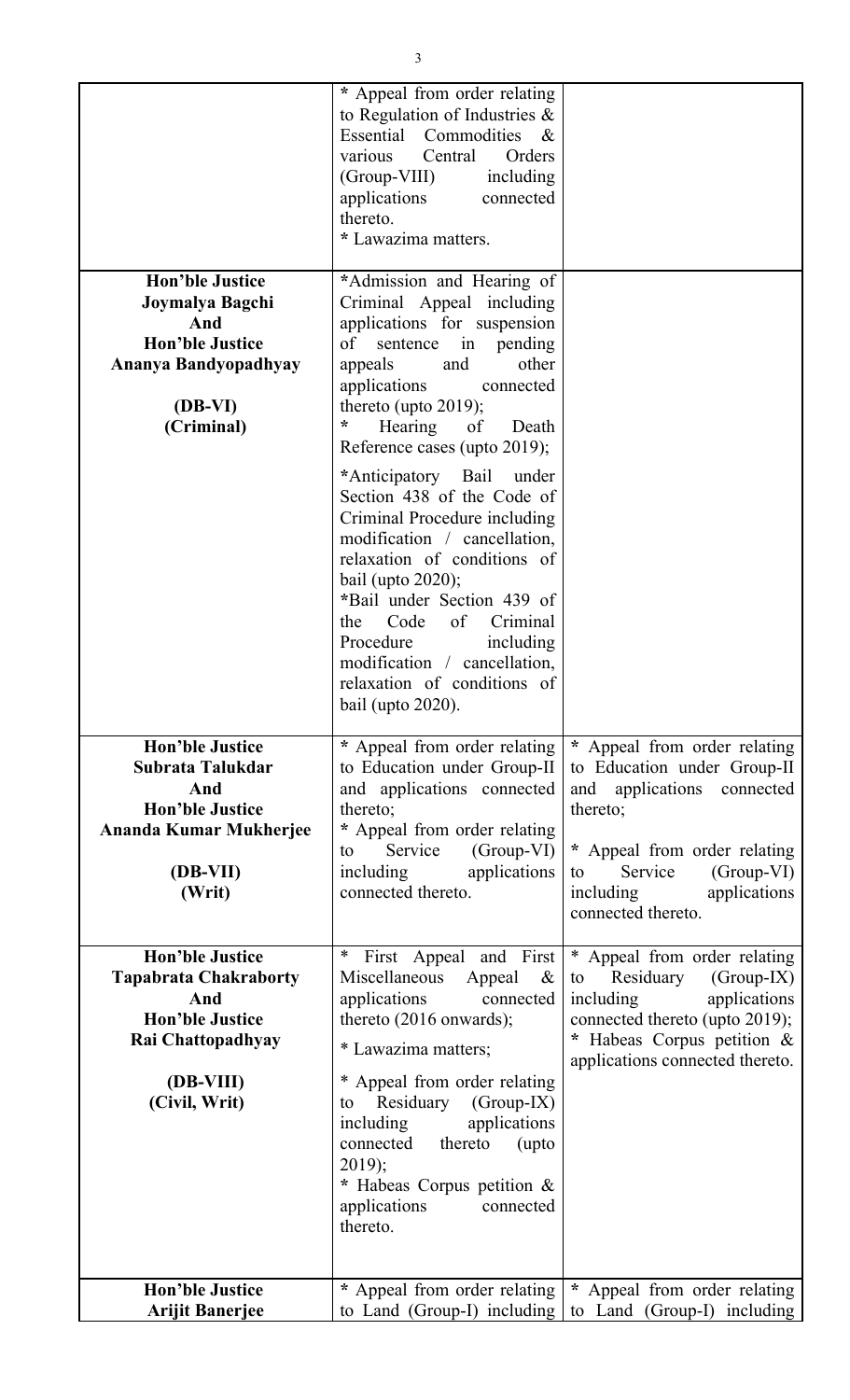| And<br><b>Hon'ble Justice</b><br>Subhendu Samanta<br>$(DB-IX)$<br>(Writ)                                                              | applications<br>connected<br>thereto;<br>* Appeal from order relating<br>Municipalities,<br>$Co-$<br>to<br>operatives<br>$\&$<br>Panchayats<br>under Group-V including<br>applications<br>connected<br>thereto;<br>* Review petitions, contempt<br>applications<br><i>(including)</i><br>applications<br>connected<br>thereto) of<br>the Division<br>Bench,<br>Hon'ble<br>Judges<br>whereof are not available due<br>death, retirement<br>to<br>or<br>transfer/elevation.                                                                                                                                                                                                | applications<br>connected<br>thereto;<br>*Appeal from order relating to<br>Municipalities, Co-operatives<br>& Panchayats under Group-V<br>including<br>applications<br>connected thereto;<br>* Review petitions, contempt<br>applications<br>(including)<br>applications<br>connected<br>thereto) of the Division Bench,<br>Hon'ble Judges whereof are<br>not available due to death,<br>retirement<br>or<br>transfer/elevation. |
|---------------------------------------------------------------------------------------------------------------------------------------|--------------------------------------------------------------------------------------------------------------------------------------------------------------------------------------------------------------------------------------------------------------------------------------------------------------------------------------------------------------------------------------------------------------------------------------------------------------------------------------------------------------------------------------------------------------------------------------------------------------------------------------------------------------------------|----------------------------------------------------------------------------------------------------------------------------------------------------------------------------------------------------------------------------------------------------------------------------------------------------------------------------------------------------------------------------------------------------------------------------------|
| <b>Hon'ble Justice</b><br><b>Debangsu Basak</b><br>And<br><b>Hon'ble Justice</b><br><b>Bibhas Ranjan De</b><br>$(DB-X)$<br>(Criminal) | *Anticipatory<br>Bail<br>under<br>Section 438 of the Code of<br>Criminal Procedure, 1973<br>including<br>modification<br>cancellation, relaxation<br>of<br>conditions of bail (2021)<br>onwards);<br>* Bail under Section 439 of<br>Criminal<br>Code<br>of<br>the<br>Procedure)<br>including<br>modification / cancellation,<br>relaxation of conditions of<br>bail $(2021$ onwards);<br>* Admission and Hearing of<br>Criminal Appeal including<br>applications for suspension<br>sentence in pending<br>of<br>other<br>and<br>appeals<br>applications<br>connected<br>thereto (2020 onwards);<br>Hearing of<br>*<br>Death<br>(2020)<br>Reference<br>cases<br>onwards). |                                                                                                                                                                                                                                                                                                                                                                                                                                  |
|                                                                                                                                       | <b>Single Bench</b>                                                                                                                                                                                                                                                                                                                                                                                                                                                                                                                                                                                                                                                      |                                                                                                                                                                                                                                                                                                                                                                                                                                  |
| <b>Hon'ble The Chief Justice</b>                                                                                                      | * Matters related to Section 11                                                                                                                                                                                                                                                                                                                                                                                                                                                                                                                                                                                                                                          | * Matters related to Section 11                                                                                                                                                                                                                                                                                                                                                                                                  |
| Prakash Shrivastava                                                                                                                   | Arbitration<br>the<br>of<br>and                                                                                                                                                                                                                                                                                                                                                                                                                                                                                                                                                                                                                                          | Arbitration<br>the<br>of<br>and                                                                                                                                                                                                                                                                                                                                                                                                  |
|                                                                                                                                       | Conciliation Act, 1996 and                                                                                                                                                                                                                                                                                                                                                                                                                                                                                                                                                                                                                                               | Conciliation Act, 1996 and                                                                                                                                                                                                                                                                                                                                                                                                       |
| $(SB-I)$                                                                                                                              | applications connected thereto                                                                                                                                                                                                                                                                                                                                                                                                                                                                                                                                                                                                                                           | applications connected thereto                                                                                                                                                                                                                                                                                                                                                                                                   |
| (Civil)                                                                                                                               | (from 2022).                                                                                                                                                                                                                                                                                                                                                                                                                                                                                                                                                                                                                                                             | (from $2022$ ).                                                                                                                                                                                                                                                                                                                                                                                                                  |
|                                                                                                                                       |                                                                                                                                                                                                                                                                                                                                                                                                                                                                                                                                                                                                                                                                          |                                                                                                                                                                                                                                                                                                                                                                                                                                  |
|                                                                                                                                       |                                                                                                                                                                                                                                                                                                                                                                                                                                                                                                                                                                                                                                                                          |                                                                                                                                                                                                                                                                                                                                                                                                                                  |
|                                                                                                                                       |                                                                                                                                                                                                                                                                                                                                                                                                                                                                                                                                                                                                                                                                          |                                                                                                                                                                                                                                                                                                                                                                                                                                  |
| <b>Hon'ble Justice</b>                                                                                                                | * Writ matters irrespective of                                                                                                                                                                                                                                                                                                                                                                                                                                                                                                                                                                                                                                           | * Writ matters irrespective of                                                                                                                                                                                                                                                                                                                                                                                                   |
| T.S. Sivagnanam                                                                                                                       | 2011<br>classification<br>upto                                                                                                                                                                                                                                                                                                                                                                                                                                                                                                                                                                                                                                           | classification<br>2011<br>upto                                                                                                                                                                                                                                                                                                                                                                                                   |
| (Writ)                                                                                                                                | including<br>applications                                                                                                                                                                                                                                                                                                                                                                                                                                                                                                                                                                                                                                                | including<br>applications                                                                                                                                                                                                                                                                                                                                                                                                        |
|                                                                                                                                       | connected thereto.                                                                                                                                                                                                                                                                                                                                                                                                                                                                                                                                                                                                                                                       | connected thereto.                                                                                                                                                                                                                                                                                                                                                                                                               |
|                                                                                                                                       |                                                                                                                                                                                                                                                                                                                                                                                                                                                                                                                                                                                                                                                                          |                                                                                                                                                                                                                                                                                                                                                                                                                                  |
| Hon'ble Justice I.P. Mukerji                                                                                                          | $\ast$<br>Writ matters irrespective                                                                                                                                                                                                                                                                                                                                                                                                                                                                                                                                                                                                                                      | $\ast$<br>Writ matters irrespective                                                                                                                                                                                                                                                                                                                                                                                              |
| (Writ)                                                                                                                                | classification<br>2010<br>upto                                                                                                                                                                                                                                                                                                                                                                                                                                                                                                                                                                                                                                           | classification<br>2010<br>upto                                                                                                                                                                                                                                                                                                                                                                                                   |
|                                                                                                                                       | including<br>applications                                                                                                                                                                                                                                                                                                                                                                                                                                                                                                                                                                                                                                                | including<br>applications                                                                                                                                                                                                                                                                                                                                                                                                        |
|                                                                                                                                       | connected thereto.                                                                                                                                                                                                                                                                                                                                                                                                                                                                                                                                                                                                                                                       | connected thereto.                                                                                                                                                                                                                                                                                                                                                                                                               |
|                                                                                                                                       |                                                                                                                                                                                                                                                                                                                                                                                                                                                                                                                                                                                                                                                                          |                                                                                                                                                                                                                                                                                                                                                                                                                                  |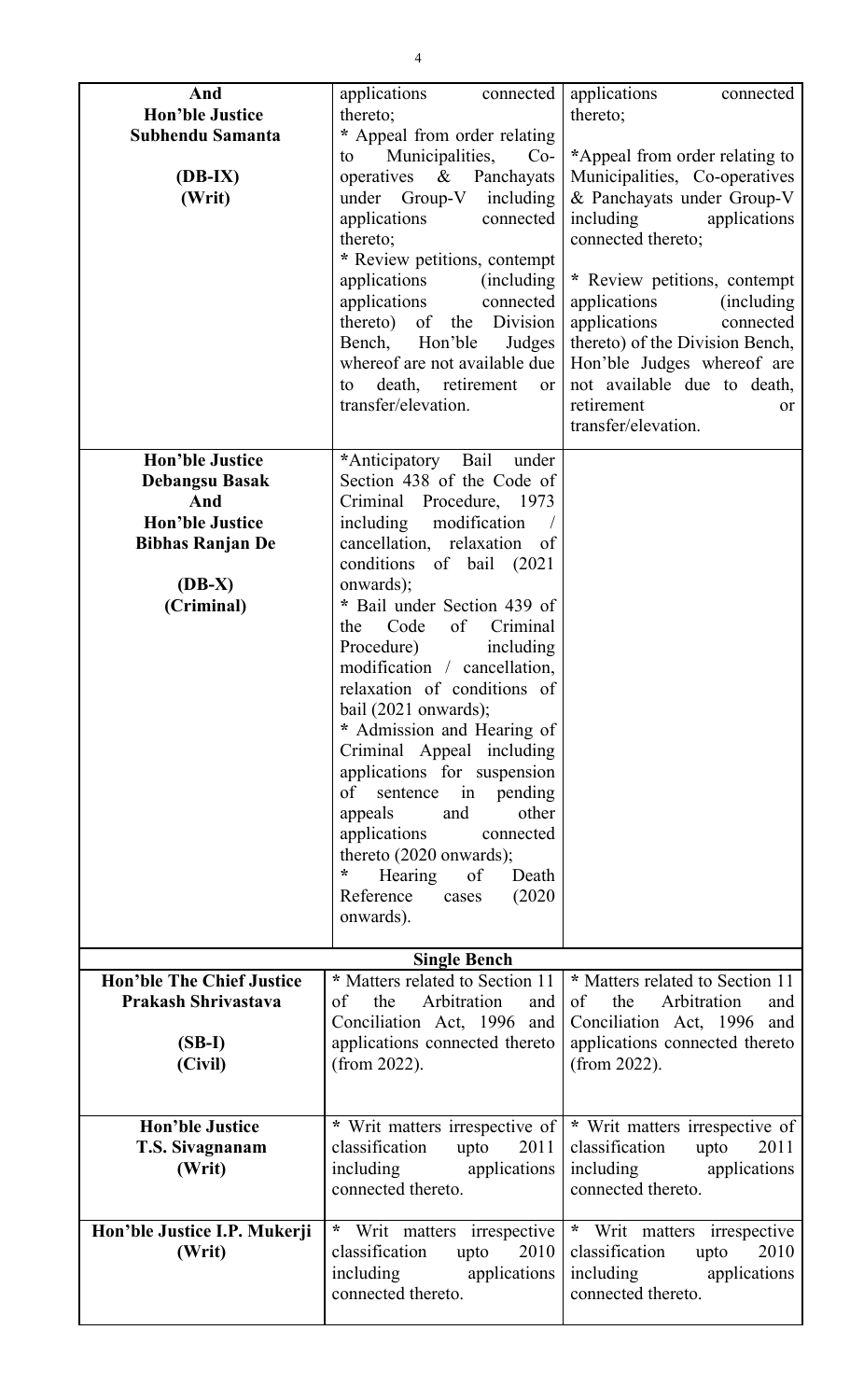| <b>Hon'ble Justice</b><br><b>Harish Tandon</b><br>(Writ)<br><b>Hon'ble Justice Soumen Sen</b><br>(Civil) | * Writ matters irrespective of<br>classification<br>upto $2010$<br>including applications<br>connected thereto.<br>.* Civil Revision matters upto<br>2010 including applications                                                                                                                                                                                                             | * Writ matters irrespective of<br>classification<br>upto<br>2010<br>including applications<br>connected thereto.                                                                                                                                                                                                                                                                             |
|----------------------------------------------------------------------------------------------------------|----------------------------------------------------------------------------------------------------------------------------------------------------------------------------------------------------------------------------------------------------------------------------------------------------------------------------------------------------------------------------------------------|----------------------------------------------------------------------------------------------------------------------------------------------------------------------------------------------------------------------------------------------------------------------------------------------------------------------------------------------------------------------------------------------|
|                                                                                                          | connected thereto.                                                                                                                                                                                                                                                                                                                                                                           |                                                                                                                                                                                                                                                                                                                                                                                              |
| <b>Hon'ble Justice</b><br>Joymalya Bagchi<br>(Criminal)                                                  | Criminal revision matters<br>*<br>2013<br>including<br>upto<br>applications<br>connected<br>thereto.                                                                                                                                                                                                                                                                                         |                                                                                                                                                                                                                                                                                                                                                                                              |
| <b>Hon'ble Justice</b><br>Subrata Talukdar<br>(Writ)                                                     | * Writ matters irrespective of<br>2010<br>classification<br>upto<br>including applications<br>connected thereto.                                                                                                                                                                                                                                                                             | * Writ matters irrespective of<br>2010<br>classification<br>upto<br>including applications<br>connected thereto.                                                                                                                                                                                                                                                                             |
| <b>Hon'ble Justice</b><br><b>Tapabrata Chakraborty</b><br>(Writ)<br><b>Hon'ble Justice</b>               | * Writ matters irrespective of<br>classification<br>upto<br>2010<br>including applications<br>connected thereto.                                                                                                                                                                                                                                                                             | * Writ matters irrespective of<br>classification<br>upto<br>2010<br>including applications<br>connected thereto.                                                                                                                                                                                                                                                                             |
| <b>Arijit Banerjee</b><br>(Civil)                                                                        | * Civil Revision matters upto<br>2010 including applications<br>connected thereto.                                                                                                                                                                                                                                                                                                           |                                                                                                                                                                                                                                                                                                                                                                                              |
| <b>Hon'ble Justice</b><br><b>Debangsu Basak</b><br>(Writ)                                                | * Writ matters irrespective of<br>classification<br>upto $2010$<br>applications  <br>including<br>connected thereto.                                                                                                                                                                                                                                                                         | * Writ matters irrespective of<br>classification<br>2010<br>upto<br>applications<br>including<br>connected thereto.                                                                                                                                                                                                                                                                          |
| <b>Hon'ble Justice</b><br>Rajasekhar Mantha<br>$(SB-II)$<br>(Writ)                                       | * Matters (motion & hearing)<br>under Article 226 of the<br>Constitution of India relating<br>to Education under Group-II<br>including services<br>and<br>applications<br>connected<br>thereto. (Excluding matters<br>relating to primary education,<br>colleges, madrasah,<br>universities and libraries under<br>Group-II including services<br>and applications connected<br>thereto).    | * Matters (motion & hearing)<br>under Article 226 of the<br>Constitution of India relating<br>to Education under Group-II<br>including services<br>and<br>applications connected thereto.<br>(Excluding matters relating to<br>primary education, colleges,<br>madrasah, universities and<br>libraries under Group-II<br>including services<br>and<br>applications<br>connected<br>thereto). |
| <b>Hon'ble Justice</b><br>Sabyasachi Bhattacharyya<br>$(SB-III)$<br>(Writ)                               | $\star$<br>Matters (motion<br>and<br>hearing) under Article 226 of<br>the Constitution of India<br>relating to Residuary under<br>Group-IX (matters related to<br>Electricity, Public Premises<br>(Eviction of Unauthorised<br>Occupants) Act, 1971 and The<br>West Bengal Public Land<br>(Eviction of Unauthorised<br>Occupants) Act, 1962)<br>including applications<br>connected thereto; | $\star$<br>Matters (motion and<br>hearing) under Article 226 of<br>the Constitution of India<br>relating to Residuary under<br>Group-IX (matters related to<br>Electricity, Public Premises<br>(Eviction of Unauthorised<br>Occupants) Act, 1971 and The<br>West Bengal Public Land<br>(Eviction of Unauthorised<br>Occupants) Act, 1962)<br>including applications<br>connected thereto;    |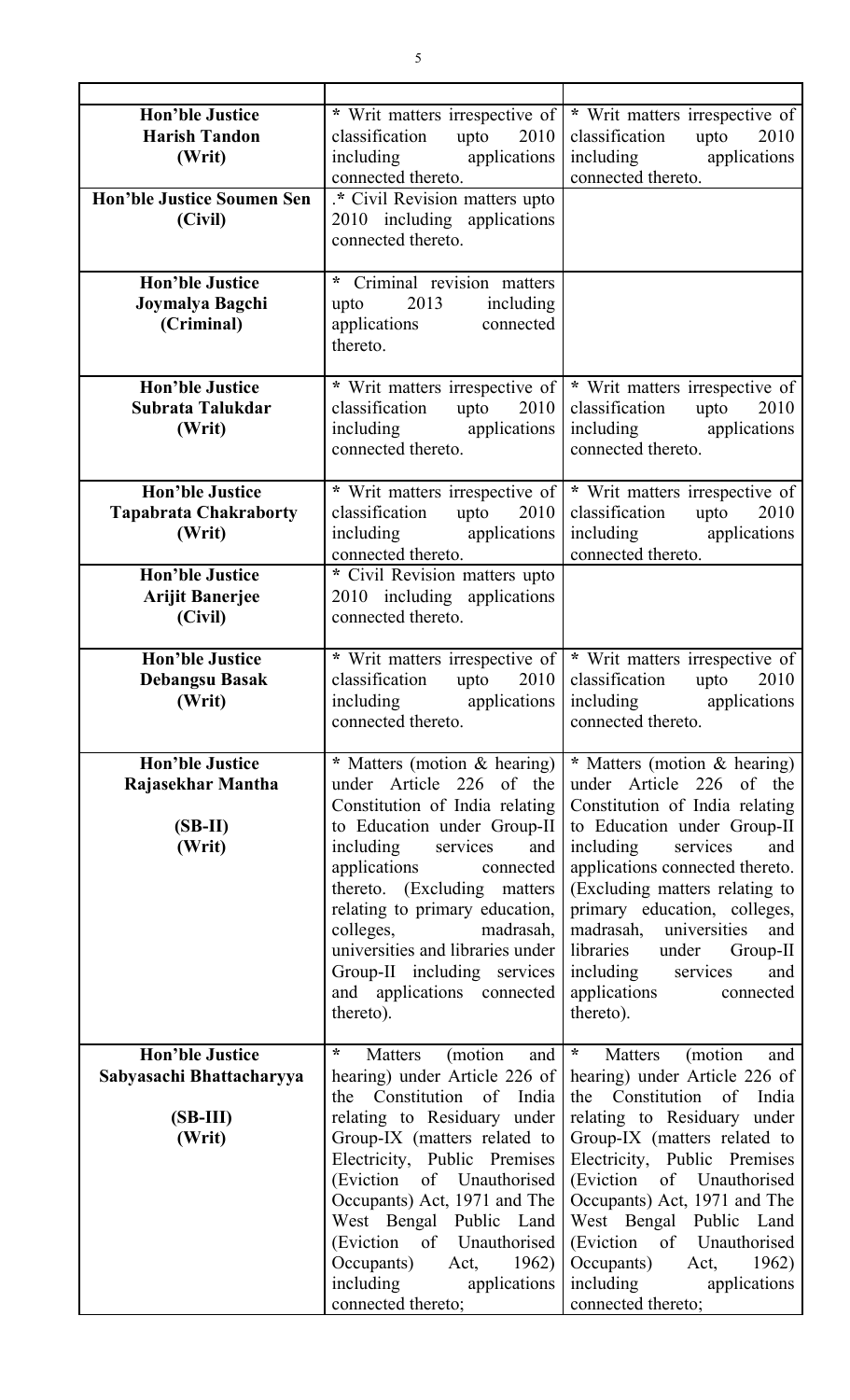|                                                                          | * Matters (motion & hearing)<br>under Article 226 of the<br>Constitution of India relating<br>Transport<br>and<br>to<br>Telecommunication<br>under  <br>Group-VII and applications<br>connected thereto.                                                                                                                                                                                                                                                                                                                                                                                                                                               | * Matters (motion & hearing)<br>under Article 226 of the<br>Constitution of India relating<br>Transport<br>and<br>to<br>Telecommunication<br>under<br>Group-VII and applications<br>connected thereto.                                                                                                                                                                                                                                                                                                                                                                                                                                                                                                                                                                                                                              |
|--------------------------------------------------------------------------|--------------------------------------------------------------------------------------------------------------------------------------------------------------------------------------------------------------------------------------------------------------------------------------------------------------------------------------------------------------------------------------------------------------------------------------------------------------------------------------------------------------------------------------------------------------------------------------------------------------------------------------------------------|-------------------------------------------------------------------------------------------------------------------------------------------------------------------------------------------------------------------------------------------------------------------------------------------------------------------------------------------------------------------------------------------------------------------------------------------------------------------------------------------------------------------------------------------------------------------------------------------------------------------------------------------------------------------------------------------------------------------------------------------------------------------------------------------------------------------------------------|
| <b>Hon'ble Justice</b><br>Moushumi Bhattacharya<br>$(SB-IV)$<br>(Writ)   | $\star$<br>Matters<br>(motion<br>and<br>hearing) under Article 226 of<br>the Constitution of India<br>relating to Residuary under<br>Group-IX (excluding matters<br>related to Police inaction,<br>Electricity, Public Premises<br>(Eviction of Unauthorised<br>Occupants) Act, 1971 and The<br>West Bengal Public Land<br>(Eviction of Unauthorised)<br>Occupants)<br>Act, $1962$ )<br>including<br>applications<br>connected thereto;<br>* Matters (motion & hearing)<br>under Article 226 of the<br>Constitution of India relating<br>Municipality, Panchayat<br>to<br>Society<br>Co-operative<br>and<br>under Group-V<br>including<br>(upto 2012). | $\ddot{x}$<br>Matters<br>(motion)<br>and<br>hearing) under Article 226 of<br>the Constitution of India<br>relating to Residuary under<br>Group-IX (excluding matters<br>related to Police inaction,<br>Electricity, Public Premises<br>(Eviction of Unauthorised<br>Occupants) Act, 1971 and The<br>West Bengal Public Land<br>(Eviction of Unauthorised<br>Occupants) Act,<br>1962)<br>including applications<br>connected thereto;<br>* Matters (motion & hearing)<br>under Article 226 of the<br>Constitution of India relating<br>to Municipality, Panchayat<br>and Co-operative Society<br>under Group-V including<br>applications connected thereto   applications connected thereto  <br>(upto 2012).                                                                                                                        |
| <b>Hon'ble Justice</b><br><b>Shekhar B. Saraf</b><br>$(SB-V)$<br>(Civil) | * Review petitions, contempt<br>applications<br>(including)<br>applications<br>connected<br>thereto) of the Single Bench,<br>Hon'ble Judge whereof is not<br>available<br>due<br>to<br>death,<br>retirement<br>or<br>transfer/elevation;                                                                                                                                                                                                                                                                                                                                                                                                               | * Matters relating to Section<br>11 of The Arbitration and<br>Conciliation<br>1996<br>Act,<br>including<br>applications<br>connected thereto (upto 2021);<br>* Matters relating to Section<br>34 of The Arbitration and<br>Conciliation<br>1996<br>Act,<br>including<br>applications<br>(2016)<br>connected<br>thereto<br>onwards);<br>* All other matters (including<br>matters relating to Section 36<br>The<br>of<br>Arbitration<br>and<br>Conciliation Act, 1996) under<br>Arbitration Act, 1940 and The<br>Arbitration and Conciliation<br>1996<br>including<br>Act,<br>applications connected thereto<br>irrespective of year (except<br>matters<br>specified<br>above<br>mentioning year-mark);<br>* Review petitions, contempt<br>applications<br>(including)<br>applications<br>connected<br>thereto) of the Single Bench, |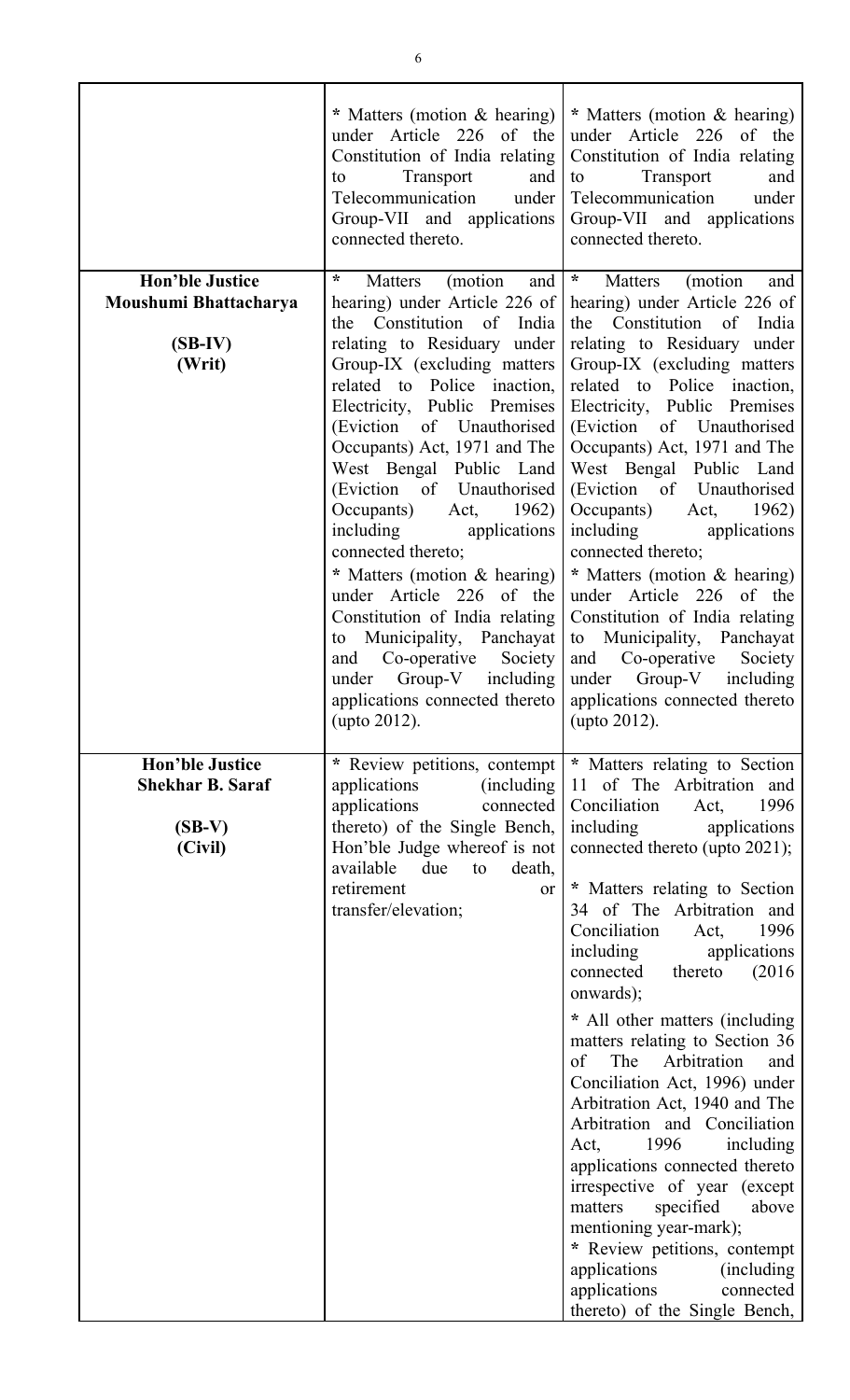|                                                                           |                                                                                                                                                                                                                                                                                                                                                                                                                                                 | Hon'ble Judge whereof is not<br>available<br>due<br>to<br>death,<br>retirement<br><sub>or</sub><br>transfer/elevation;                                                                                                                                                                                                                                                                                                                                                                                                         |
|---------------------------------------------------------------------------|-------------------------------------------------------------------------------------------------------------------------------------------------------------------------------------------------------------------------------------------------------------------------------------------------------------------------------------------------------------------------------------------------------------------------------------------------|--------------------------------------------------------------------------------------------------------------------------------------------------------------------------------------------------------------------------------------------------------------------------------------------------------------------------------------------------------------------------------------------------------------------------------------------------------------------------------------------------------------------------------|
| <b>Hon'ble Justice</b><br>Rajarshi Bharadwaj<br>(Writ)                    | * Writ Petition irrespective of<br>classification and applications<br>connected thereto.                                                                                                                                                                                                                                                                                                                                                        | * Writ Petition irrespective of<br>classification and applications<br>connected thereto.                                                                                                                                                                                                                                                                                                                                                                                                                                       |
| <b>Hon'ble Justice</b><br><b>Shampa Sarkar</b><br>$(SB-VI)$<br>(Writ)     | ÷<br><b>Matters</b><br>(motion)<br>and<br>hearing) under Article 226 of<br>the Constitution of India<br>relating to Police inaction<br>under Residuary (Group-IX)<br>applications<br>including<br>connected thereto;<br>* Matters (motion & hearing)<br>under Article 226 of the<br>Constitution of India relating<br>Co-operative<br>Societies<br>to<br>$Group-V$<br>under<br>including<br>applications connected thereto<br>$(2019$ onwards). | $\star$<br>(motion<br>Matters<br>and<br>hearing) under Article 226 of<br>the Constitution of India<br>relating to Police inaction<br>under Residuary (Group-IX)<br>including<br>applications<br>connected thereto;<br>* Matters (motion & hearing)<br>under Article 226 of the<br>Constitution of India relating<br>Societies<br>Co-operative<br>to<br>Group-V<br>including<br>under<br>applications connected thereto<br>$(2019$ onwards).                                                                                    |
| <b>Hon'ble Justice</b><br>Ravi Krishan Kapur<br>$(SB-VII)$<br>(Civil)     |                                                                                                                                                                                                                                                                                                                                                                                                                                                 | *<br>Interlocutory matters and<br>Intellectual Property Rights<br>matters (except suits);<br>Execution Cases<br>(EC)<br>(Excluding matters related to<br>Section 36 of the Arbitration<br>and Conciliation Act, 1996)<br>including<br>applications<br>connected thereto (upto 2015);<br>*<br>Matters<br>relating<br>to<br>Companies Act including suits<br>against<br>companies<br>(in<br>liquidation),<br>admiralty<br>and<br>contempt matters relating to<br>Company Law Board and<br>misfeasance;<br>Insolvency<br>matters. |
| <b>Hon'ble Justice</b><br><b>Arindam Mukherjee</b><br>(SB-VIII)<br>(Writ) | * Matters (motion & hearing)<br>under Article 226 of the<br>Constitution of India relating<br>to service under Group VI and<br>applications connected thereto<br>$(2016$ onwards);<br>* Matters (motion & hearing)<br>under Article 226 of the<br>Constitution of India relating<br>to Library<br>under Group-II<br>including<br>services<br>and<br>applications<br>connected<br>thereto.                                                       | * Matters (motion & hearing)<br>under Article 226 of the<br>Constitution of India relating<br>to service under Group VI and<br>applications connected thereto<br>$(2016$ onwards);<br>* Matters (motion & hearing)<br>under Article 226 of the<br>Constitution of India relating<br>to Library<br>under Group-II<br>including<br>services<br>and<br>applications connected thereto.                                                                                                                                            |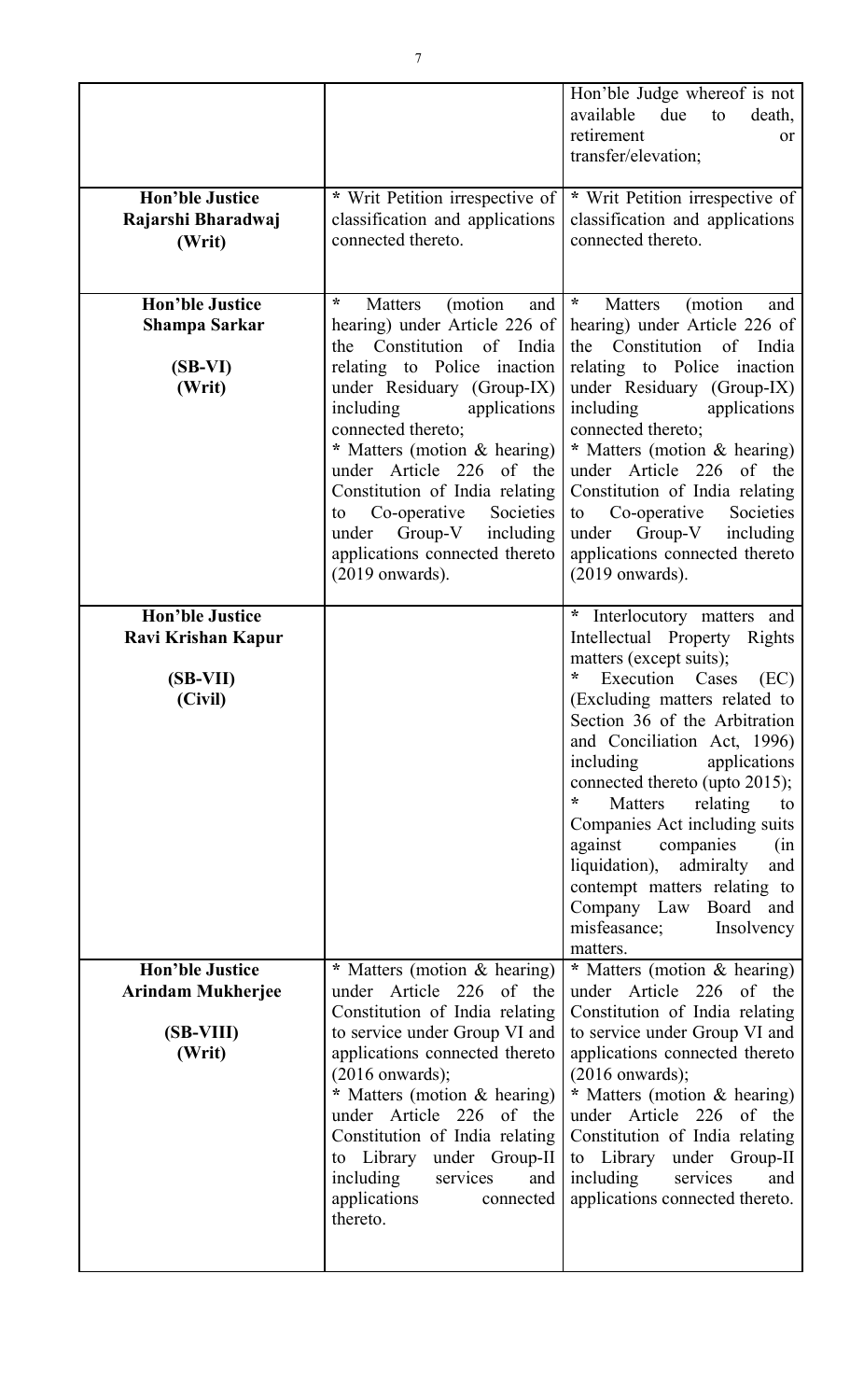| <b>Hon'ble Justice</b><br><b>Biswajit Basu</b><br>$(SB-IX)$<br>(Civil)       | * Admission and hearing of<br>Civil Revisions under Article<br>227 of the Constitution of<br>India including applications<br>connected thereto (upto 2019);<br>* Hearing of Second Appeal,<br>Second Miscellaneous Appeal,<br>First Miscellaneous Appeal<br>irrespective of years including |                                                                                                                                                                                                                                                                            |
|------------------------------------------------------------------------------|---------------------------------------------------------------------------------------------------------------------------------------------------------------------------------------------------------------------------------------------------------------------------------------------|----------------------------------------------------------------------------------------------------------------------------------------------------------------------------------------------------------------------------------------------------------------------------|
|                                                                              | applications connected thereto<br>$(2000$ onwards);<br>* Matters relating to contempt<br>(civil) of sub-ordinate Courts<br>to be heard by a Judge sitting<br>singly.                                                                                                                        |                                                                                                                                                                                                                                                                            |
| <b>Hon'ble Justice</b><br><b>Amrita Sinha</b><br>$(SB-X)$<br>(Writ)          | * Matters (motion & hearing)<br>under Article 226 of the<br>Constitution of India relating<br>Municipality, Panchayat<br>to<br>Group-V including<br>under<br>applications connected thereto<br>$(2019$ onwards).                                                                            | * Matters (motion & hearing)<br>under Article 226 of the<br>Constitution of India relating<br>Municipality,<br>Panchayat<br>to<br>under Group-V including<br>applications connected thereto<br>$(2019$ onwards).                                                           |
| <b>Hon'ble Justice</b><br><b>Abhijit Gangopadhyay</b><br>$(SB-XI)$<br>(Writ) | * Matters (motion & hearing)<br>under Article 226 of the<br>Constitution of India relating<br>to Education under Group-II<br>(related to primary education,<br>madrasah including services)<br>applications<br>including<br>connected thereto;                                              | * Matters (motion & hearing)<br>under Article 226 of the<br>Constitution of India relating<br>to Education under Group-II<br>(related to primary education,<br>madrasah including services)<br>including<br>applications<br>connected thereto;                             |
|                                                                              | * Matters (motion & hearing)<br>under Article 226 of the<br>Constitution of India relating<br>to Regulation of Industries $\&$<br>Essential Commodities<br>$\&$<br>various Central Orders under<br>Group VIII and applications<br>connected thereto.                                        | * Matters (motion & hearing)<br>under Article 226 of the<br>Constitution of India relating<br>to Regulation of Industries $\&$<br>Essential Commodities<br>$\boldsymbol{\mathcal{X}}$<br>various Central Orders under<br>Group VIII and applications<br>connected thereto. |
| Hon'ble Justice Jay Sengupta<br>(SB-XII)<br>(Writ)                           | * Matters (motion & hearing)<br>under Article 226 of the<br>Constitution of India relating<br>Group-I<br>Land<br>under<br>to<br>including<br>applications<br>connected thereto (upto 2015);                                                                                                 | * Matters (motion & hearing)<br>under Article 226 of the<br>Constitution of India relating<br>Land<br>under<br>to<br>Group-I<br>including<br>applications<br>connected thereto (upto 2015);                                                                                |
|                                                                              | * Matters (motion & hearing)<br>under Article 226 of the<br>Constitution of India relating<br>to service under Group VI and<br>applications connected thereto<br>(upto 2015).                                                                                                               | * Matters (motion & hearing)<br>under Article 226 of the<br>Constitution of India relating<br>to service under Group VI and<br>applications connected thereto<br>(upto 2015).                                                                                              |
| <b>Hon'ble Justice</b><br><b>Bibek Chaudhuri</b><br>$(SB-XIII)$              | * Bail under Section 439 of<br>Code<br>of<br>Criminal<br>the<br>Procedure, 1973<br>including<br>modification/cancellation and                                                                                                                                                               |                                                                                                                                                                                                                                                                            |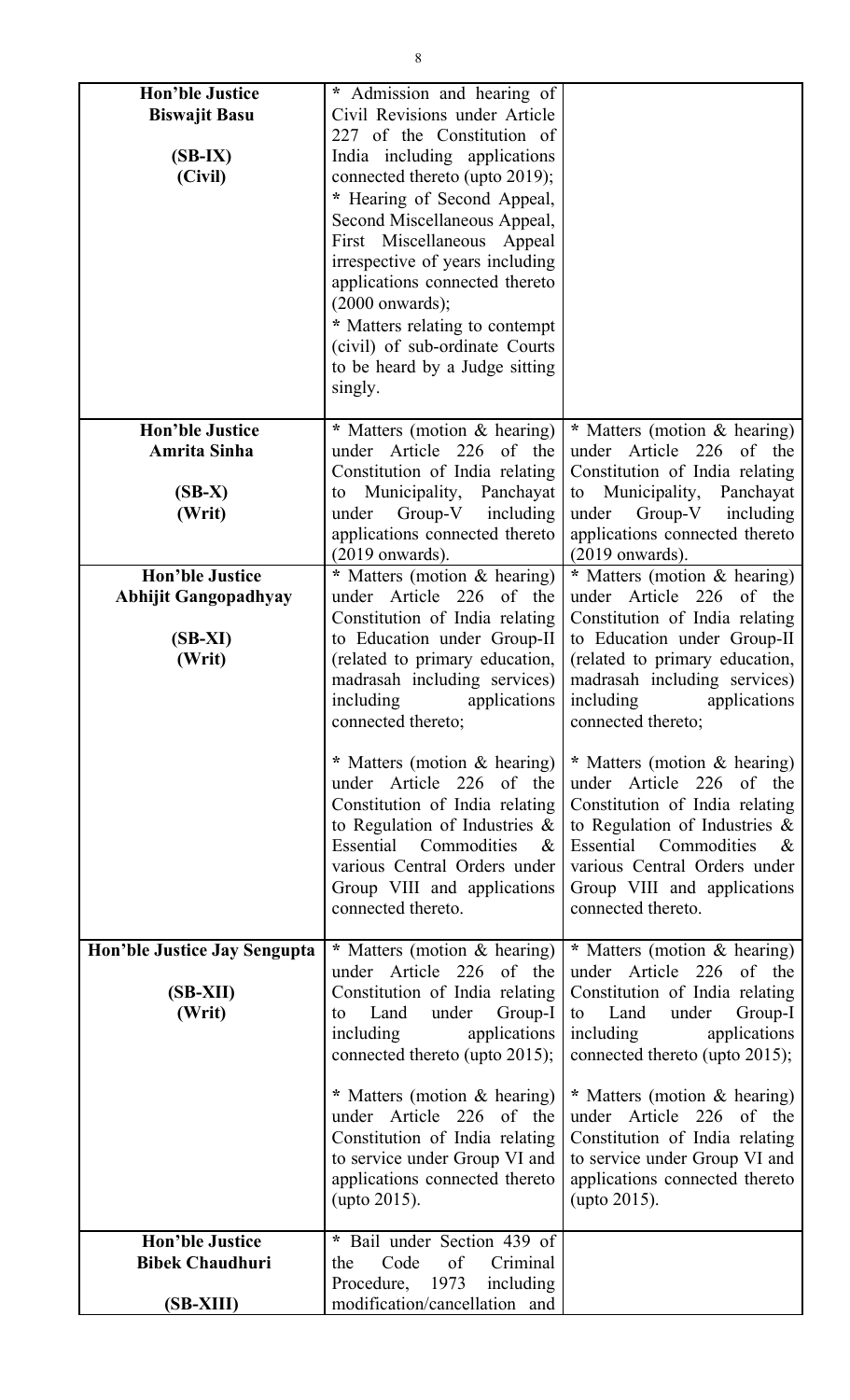| (Criminal)                                                                     | relaxation of conditions of                                                                                                                                                                                                                                                                                                                                                                                                                                  |                                                                                                                                                                                                                                                                                                                                                                                         |
|--------------------------------------------------------------------------------|--------------------------------------------------------------------------------------------------------------------------------------------------------------------------------------------------------------------------------------------------------------------------------------------------------------------------------------------------------------------------------------------------------------------------------------------------------------|-----------------------------------------------------------------------------------------------------------------------------------------------------------------------------------------------------------------------------------------------------------------------------------------------------------------------------------------------------------------------------------------|
|                                                                                | bail;<br>* Admission and hearing of<br>Criminal Appeal including<br>application for suspension of<br>sentence in pending appeal<br>other<br>applications<br>and<br>thereto<br>(2016)<br>connected<br>onwards);<br>* Hearing of Criminal Appeal<br>relating to 'Crime against<br>Women' (2016 onwards);<br>* Criminal Revision matters<br>including<br>applications<br>connected thereto (upto 2010).                                                         |                                                                                                                                                                                                                                                                                                                                                                                         |
| <b>Hon'ble Justice</b><br><b>Subhasis Dasgupta</b><br>$(SB-XIV)$<br>(Civil)    | * Admission and hearing of<br>Civil Revisions under Article<br>227 of the Constitution of<br>India including applications<br>connected<br>thereto<br>(2020)<br>onwards);<br>* Hearing of Second Appeal,<br>Second Miscellaneous Appeal,<br>First Miscellaneous Appeal<br>irrespective of years including<br>applications connected thereto<br>(upto 2000).                                                                                                   |                                                                                                                                                                                                                                                                                                                                                                                         |
| $(SB-XV)$<br>(Writ)                                                            | <b>Hon'ble Justice Suvra Ghosh   *</b> Matters (motion & hearing)   * Matters (motion & hearing)<br>under Article 226 of the<br>Constitution of India relating<br>Land<br>under<br>Group-I<br>to<br>applications  <br>including<br>thereto<br>(2016)<br>connected<br>onwards);<br>* Matters (motion & hearing)<br>under Article 226 of the<br>Constitution of India relating<br>to Labour under Group-III<br>including<br>applications<br>connected thereto. | under Article 226 of the<br>Constitution of India relating<br>to Land<br>under<br>Group-I<br>applications<br>including<br>thereto<br>connected<br>(2016)<br>onwards);<br>* Matters (motion & hearing)<br>under Article 226 of the<br>Constitution of India relating<br>to Labour under Group-III<br>including<br>applications<br>connected thereto.                                     |
| <b>Hon'ble Justice</b><br><b>Md. Nizamuddin</b><br>$(SB-XVI)$<br>(Writ, Civil) | * Matters (motion & hearing)<br>under Article 226 of the<br>Constitution of India relating<br>to Revenue and Tax Laws<br>(Excluding Land Revenue)<br>under Group-IV<br>including<br>applications<br>connected<br>thereto.                                                                                                                                                                                                                                    | * Matters (motion & hearing)<br>under Article 226 of the<br>Constitution of India relating<br>to Revenue and Tax Laws<br>(Excluding Land Revenue)<br>under Group-IV including<br>applications<br>connected<br>thereto;<br>÷<br>Execution<br>Cases<br>(EC)<br>(Excluding matters related to<br>Section 36 of the Arbitration<br>and Conciliation Act, 1996)<br>including<br>applications |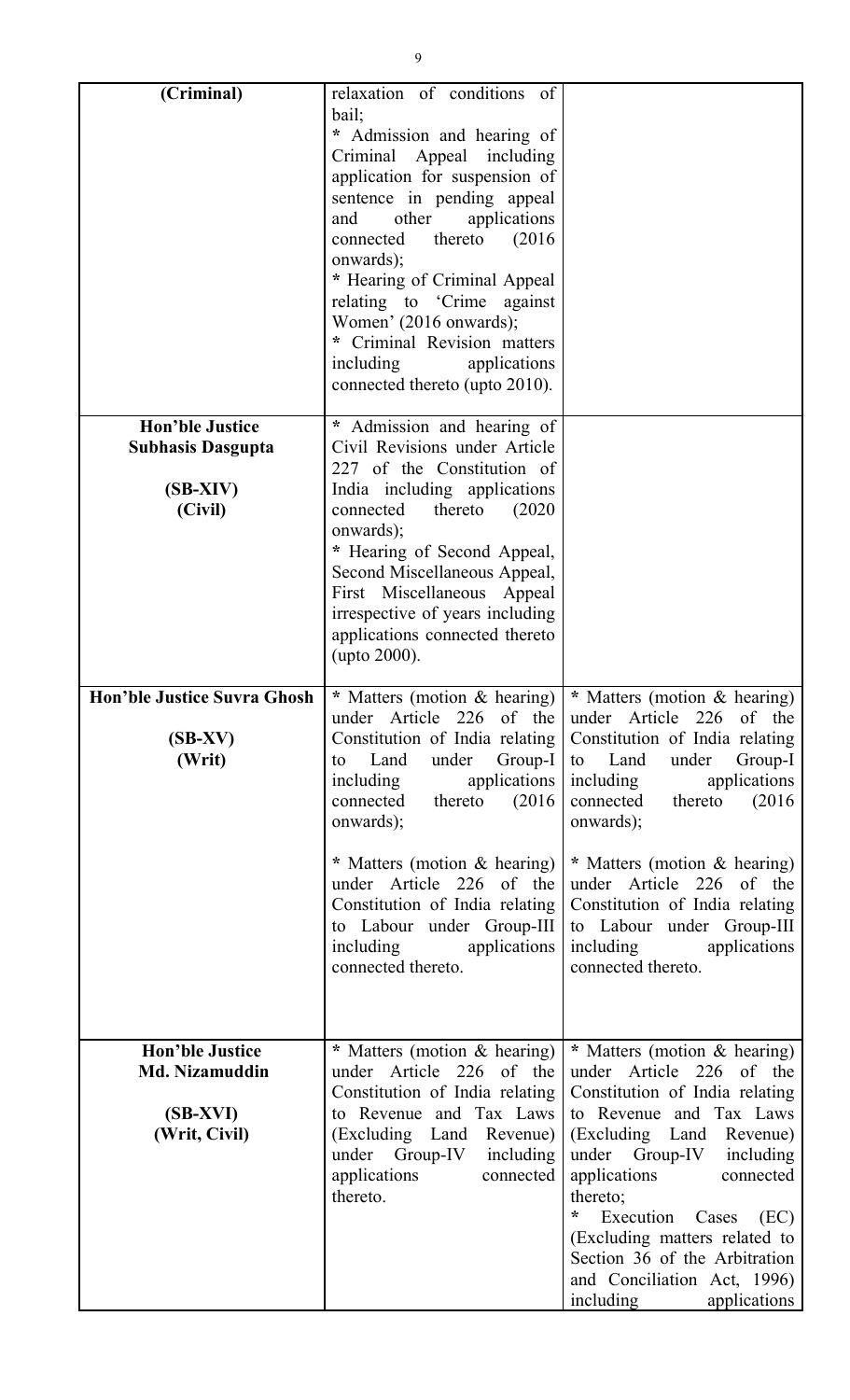|                                                                                  |                                                                                                                                                                                                                                                                                                                                                                                      | (2016)<br>connected<br>thereto<br>onwards).                                                                                                                                                                                                                                                                                                                                                             |
|----------------------------------------------------------------------------------|--------------------------------------------------------------------------------------------------------------------------------------------------------------------------------------------------------------------------------------------------------------------------------------------------------------------------------------------------------------------------------------|---------------------------------------------------------------------------------------------------------------------------------------------------------------------------------------------------------------------------------------------------------------------------------------------------------------------------------------------------------------------------------------------------------|
| <b>Hon'ble Justice</b><br><b>Tirthankar Ghosh</b><br>(SB-XVII)<br>(Criminal)     | * Criminal Revision matters<br>including<br>applications<br>(2021)<br>connected<br>thereto<br>onwards);<br>* Reference under Section 395<br>of the Code of Criminal<br>Procedure, 1973;<br>* Hearing of Criminal Appeal<br>relating to 'Crime<br>against<br>Women' (upto 2015).                                                                                                      |                                                                                                                                                                                                                                                                                                                                                                                                         |
| <b>Hon'ble Justice</b><br>Hiranmay Bhattacharyya<br>(Writ)                       | * Writ Petition irrespective of<br>classification and applications<br>connected thereto.                                                                                                                                                                                                                                                                                             | * Writ Petition irrespective of<br>classification and applications<br>connected thereto.                                                                                                                                                                                                                                                                                                                |
| <b>Hon'ble Justice</b><br>Saugata Bhattacharyya<br>(SB-XVIII)<br>(Writ)          | Hearing of writ petition<br>*<br>irrespective of classification<br>including<br>and<br>year<br>applications<br>connected<br>thereto;<br>* Matters (motion & hearing)<br>under Article 226 of the<br>Constitution of India relating<br>Municipality, Panchayat<br>to<br>and Co-operative Society<br>under Group-V including<br>applications connected thereto<br>(From 2013 to 2018). | Hearing of writ petition<br>$\ast$<br>irrespective of classification<br>including<br>and<br>year<br>applications<br>connected<br>thereto;<br>* Matters (motion & hearing)<br>226<br>under Article<br>of the<br>Constitution of India relating<br>Municipality, Panchayat<br>to<br>Co-operative<br>Society  <br>and<br>under Group-V including<br>applications connected thereto<br>(From 2013 to 2018). |
| <b>Hon'ble Justice</b><br><b>Kausik Chanda</b><br>$(SB-XIX)$<br>(Writ, Criminal) | * Matters (motion & hearing)<br>under Article 226 of the<br>Constitution of India relating<br>to colleges, universities under<br>Group-II including services<br>and applications connected<br>thereto;<br>÷<br>Hearing of Criminal<br>Revisions irrespective of years<br>including<br>connected<br>applications thereto.                                                             | * Matters (motion & hearing)<br>under Article 226 of the<br>Constitution of India relating<br>to colleges, universities under<br>Group-II including services<br>and applications connected<br>thereto.                                                                                                                                                                                                  |
| <b>Hon'ble Justice</b><br><b>Aniruddha Roy</b><br>(Writ)                         | * Writ Petition irrespective of<br>classification and applications<br>connected thereto.                                                                                                                                                                                                                                                                                             | * Writ Petition irrespective of<br>classification and applications<br>connected thereto.                                                                                                                                                                                                                                                                                                                |
| <b>Hon'ble Justice</b><br>Rabindranath Samanta<br>$(SB-XX)$<br>(Civil)           | $\ast$<br>Application under Section<br>24 of the Code of Civil<br>Procedure, 1908;<br>* Appeal related to all Claim<br>Cases including applications<br>connected thereto.                                                                                                                                                                                                            | * Application under Clause 13<br>of the Letters Patent read with<br>Section 24 of the Code of<br>Civil Procedure, 1908;<br>* Hearing of suits excluding<br>assigned to<br>other<br>matters<br>Bench(s) (upto $2015$ ).                                                                                                                                                                                  |
| <b>Hon'ble Justice</b><br>Sugato Majumdar                                        | * Admission and hearing of<br>Criminal<br>Appeal<br>including                                                                                                                                                                                                                                                                                                                        |                                                                                                                                                                                                                                                                                                                                                                                                         |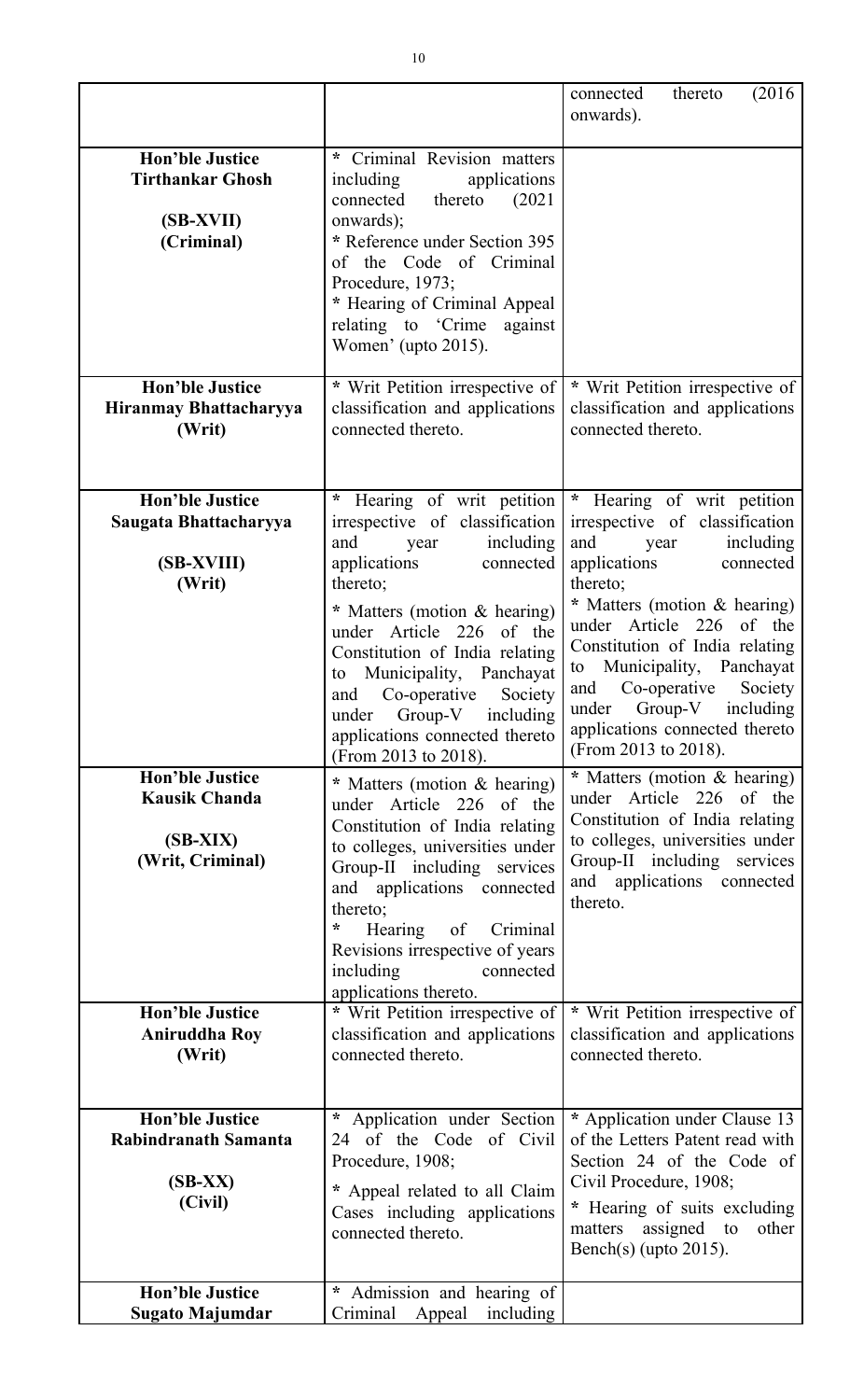| $(SB-XXI)$<br>(Criminal)                                                         | application for suspension of<br>sentence in pending appeal<br>applications<br>other<br>and<br>connected thereto (From 2011<br>to $2015$ ;<br>Criminal Revision matters<br>including<br>applications<br>connected thereto (From 2011<br>to $2012$ ).                                                             |                                                                                                                                                                                                                                                         |
|----------------------------------------------------------------------------------|------------------------------------------------------------------------------------------------------------------------------------------------------------------------------------------------------------------------------------------------------------------------------------------------------------------|---------------------------------------------------------------------------------------------------------------------------------------------------------------------------------------------------------------------------------------------------------|
| <b>Hon'ble Justice</b><br><b>Bivas Pattanayak</b><br>(SB-XXII)<br>(Criminal)     | Criminal Revision matters<br>$\star$<br>including<br>applications<br>connected thereto (From 2013)<br>to $2017$ ).                                                                                                                                                                                               |                                                                                                                                                                                                                                                         |
| <b>Hon'ble Justice</b><br>Ananda Kumar Mukherjee<br>(Criminal)                   | Criminal Revision matters<br>*.<br>irrespective of years including<br>applications<br>connected<br>thereto.                                                                                                                                                                                                      |                                                                                                                                                                                                                                                         |
| Hon'ble Justice Krishna Rao<br>(SB-XXIII)<br>(Civil)                             |                                                                                                                                                                                                                                                                                                                  | * Matters relating to Section<br>34 of The Arbitration and<br>Conciliation<br>1996<br>Act,<br>including<br>applications<br>connected thereto (upto 2015);<br>* Hearing of suits excluding<br>assigned to other<br>matters<br>Bench(s) $(2016$ onwards). |
| <b>Hon'ble Justice</b><br><b>Bibhas Ranjan De</b><br>(Civil)                     | * Hearing of Civil Revision<br>matters irrespective of years<br>and connected applications<br>thereto.                                                                                                                                                                                                           |                                                                                                                                                                                                                                                         |
| <b>Hon'ble Justice</b><br><b>Ajoy Kumar Mukherjee</b><br>(SB-XXIV)<br>(Criminal) | Criminal Revision matters<br>*<br>including<br>applications<br>connected thereto (From 2018)<br>to $2020$ ;<br>Admission and hearing of<br>$\star$<br>Criminal Appeal including<br>application for suspension of<br>sentence in pending appeal<br>other<br>applications<br>and<br>connected thereto (upto 2010). |                                                                                                                                                                                                                                                         |
| <b>Hon'ble Justice</b><br>Ananya Bandyopadhyay<br>(Civil)                        | * Appeal related to all Claim<br>Cases including applications<br>connected thereto.                                                                                                                                                                                                                              |                                                                                                                                                                                                                                                         |
| <b>Hon'ble Justice</b><br>Rai Chattopadhyay<br>(Criminal)                        | ÷<br>of<br>Criminal<br>Hearing<br>Revision matters irrespective<br>of<br>and<br>years<br>connected<br>applications thereto.                                                                                                                                                                                      |                                                                                                                                                                                                                                                         |
| <b>Hon'ble Justice</b><br>Subhendu Samanta<br>(Civil)                            | * Appeal related to all Claim<br>Cases including applications<br>connected thereto.                                                                                                                                                                                                                              |                                                                                                                                                                                                                                                         |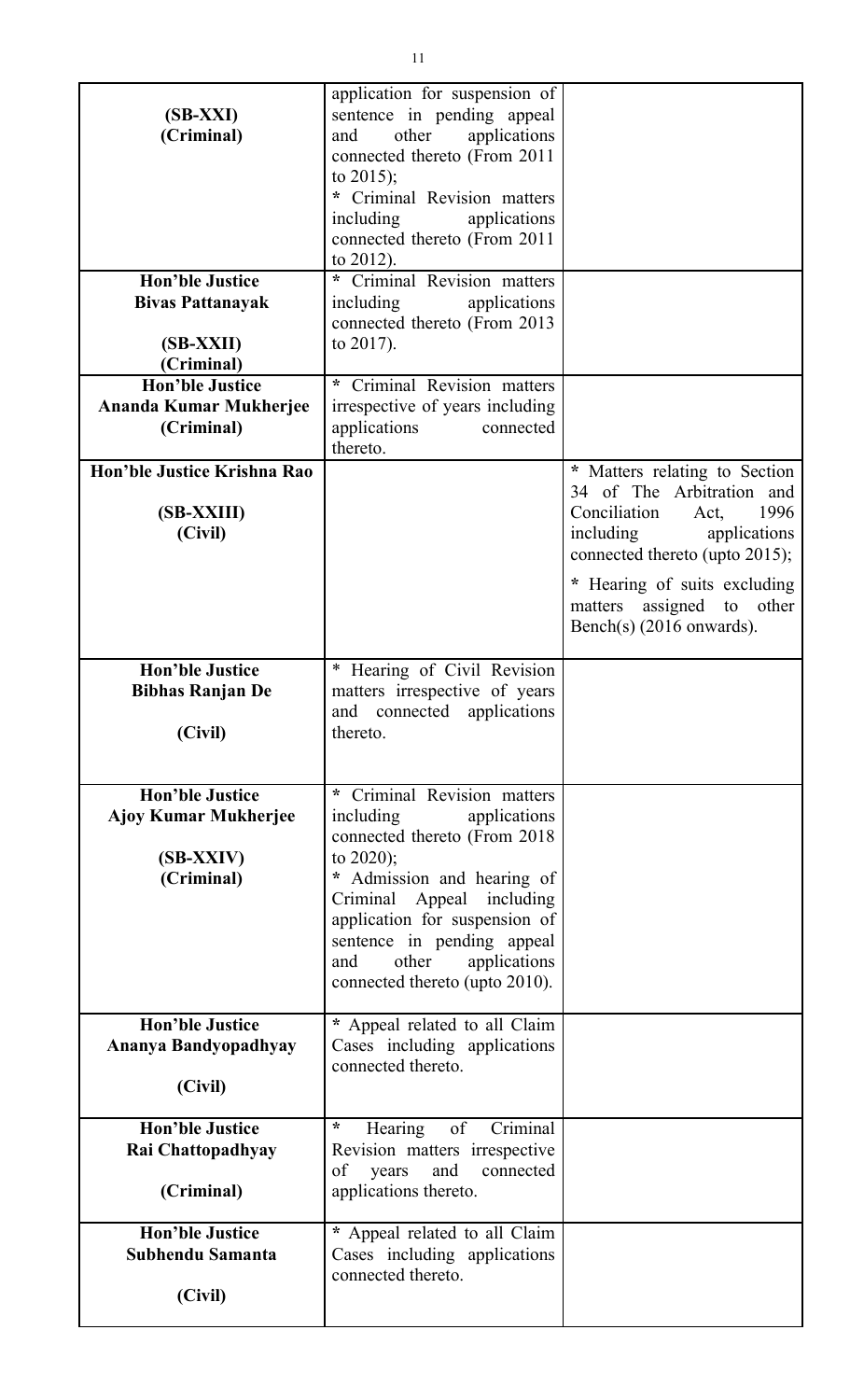## **IN THE HIGH COURT AT CALCUTTA Commercial Appellate Division & Commercial Division From 6th June, 2022 (Monday)**

| <b>DIVISION BENCH</b>                                                                            |                                                                                                                                                                                                                                                                                                                                                                                           |  |
|--------------------------------------------------------------------------------------------------|-------------------------------------------------------------------------------------------------------------------------------------------------------------------------------------------------------------------------------------------------------------------------------------------------------------------------------------------------------------------------------------------|--|
| <b>Hon'ble Justice</b><br><b>Harish Tandon</b><br>And<br>Hon'ble Judge designate<br><b>DB-IV</b> | * All Appeal and applications connected thereto<br>under Commercial Courts, Commercial Division<br>and Commercial Appellate Division of the High<br>Court's Act, 2015.                                                                                                                                                                                                                    |  |
|                                                                                                  |                                                                                                                                                                                                                                                                                                                                                                                           |  |
|                                                                                                  | <b>SINGLE BENCH</b>                                                                                                                                                                                                                                                                                                                                                                       |  |
| <b>Hon'ble The Chief Justice</b>                                                                 | * Matters related to Section 11 of the Arbitration                                                                                                                                                                                                                                                                                                                                        |  |
| <b>Prakash Shrivastava</b>                                                                       | Conciliation<br>Act,<br>1996<br>including<br>and                                                                                                                                                                                                                                                                                                                                          |  |
|                                                                                                  | applications connected thereto (From 2022).                                                                                                                                                                                                                                                                                                                                               |  |
| $SB-I$                                                                                           |                                                                                                                                                                                                                                                                                                                                                                                           |  |
|                                                                                                  |                                                                                                                                                                                                                                                                                                                                                                                           |  |
| <b>Hon'ble Justice</b>                                                                           | * Matters related to Section 11 of the Arbitration                                                                                                                                                                                                                                                                                                                                        |  |
| <b>Shekhar B. Saraf</b>                                                                          | Conciliation<br>1996<br>including<br>Act,<br>and                                                                                                                                                                                                                                                                                                                                          |  |
| $SB - V$                                                                                         | applications connected thereto (upto 2021);                                                                                                                                                                                                                                                                                                                                               |  |
|                                                                                                  | * Matters related to Section 34 of Arbitration<br>Conciliation<br>1996<br>Act,<br>including<br>and<br>applications connected thereto (2016 onwards);                                                                                                                                                                                                                                      |  |
|                                                                                                  | * All other matters (including matters related to<br>Section 36 of The Arbitration and Conciliation<br>Act, 1996) under Arbitration Act, 1940 and The<br>Arbitration & Conciliation Act, 1996 including<br>applications connected thereto irrespective of<br>year (except matters specified above mentioning<br>year mark).                                                               |  |
| <b>Hon'ble Justice</b>                                                                           | * Interlocutory matters and matters related to                                                                                                                                                                                                                                                                                                                                            |  |
| Ravi Krishan Kapur                                                                               | Intellectual Property Rights (except suit);                                                                                                                                                                                                                                                                                                                                               |  |
| <b>SB-VII</b>                                                                                    | * Execution Cases (EC) (Excluding matters<br>related to Section 36 of the Arbitration and<br>Conciliation Act, 1996) including applications<br>connected thereto (upto 2015);<br>* Matters relating to Companies Act including<br>against companies (in liquidation),<br>suits<br>admiralty and contempt matters relating to<br>Company Law Board and misfeasance;<br>Insolvency matters. |  |
| <b>Hon'ble Justice</b>                                                                           | Execution Cases (EC) (Excluding matters<br>$\ast$                                                                                                                                                                                                                                                                                                                                         |  |
| <b>Md. Nizamuddin</b>                                                                            | related to Section 36 of the Arbitration and                                                                                                                                                                                                                                                                                                                                              |  |
|                                                                                                  | Conciliation Act, 1996) including applications                                                                                                                                                                                                                                                                                                                                            |  |
| <b>SB-XVI</b>                                                                                    | connected thereto (2016 onwards).                                                                                                                                                                                                                                                                                                                                                         |  |
| <b>Hon'ble Justice</b>                                                                           | * Hearing of suits excluding matters assigned to                                                                                                                                                                                                                                                                                                                                          |  |
| Rabindranath Samanta                                                                             | other Bench(s) (upto $2015$ ).                                                                                                                                                                                                                                                                                                                                                            |  |
| <b>SB-XX</b>                                                                                     |                                                                                                                                                                                                                                                                                                                                                                                           |  |